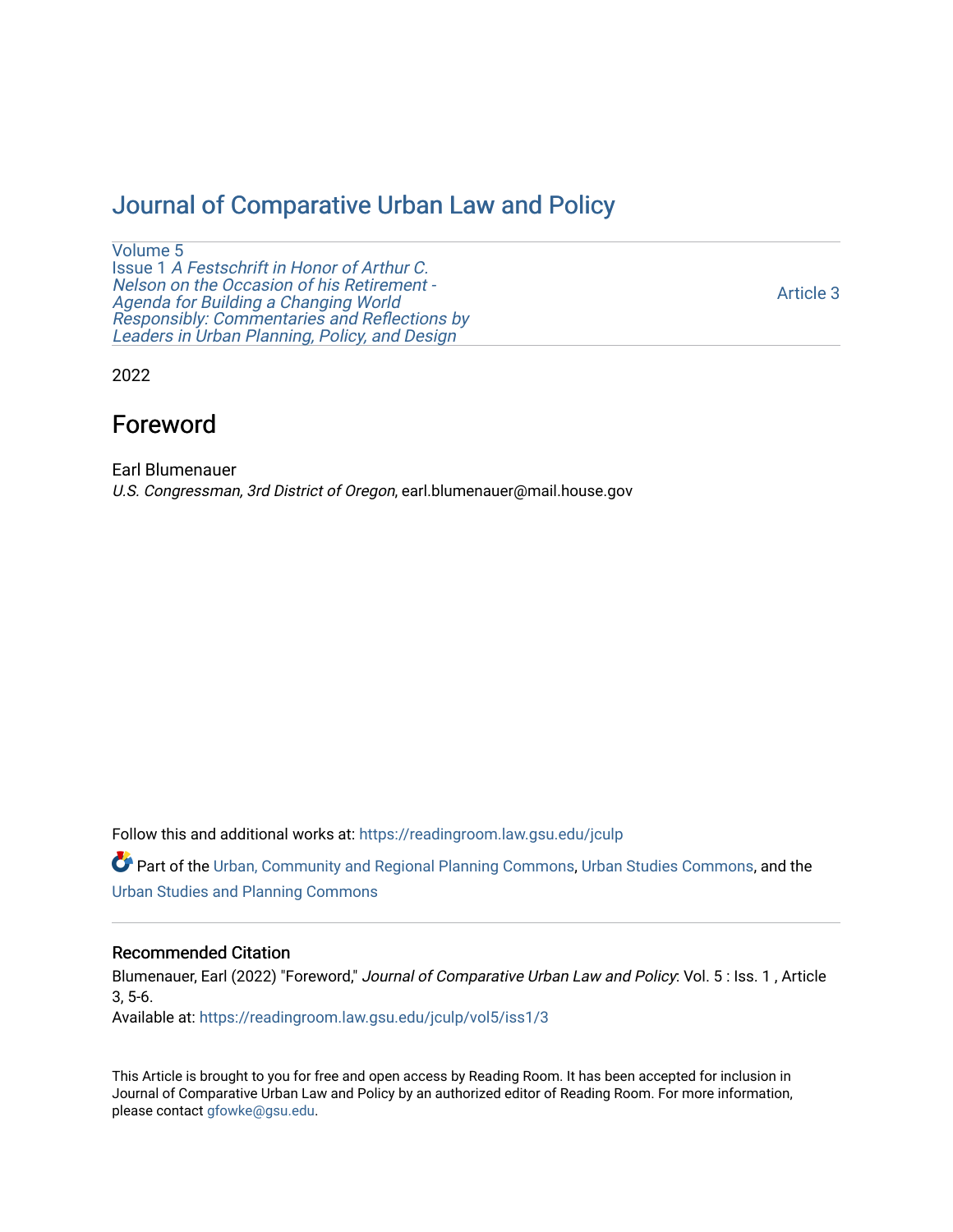#### FOREWORD

## The Honorable Earl Blumenauer<sup>\*</sup>

I first encountered Chris in graduate school. He was even then a data-driven analytical powerhouse, digging into the numbers to find the story behind the story, which prepared him for a long career providing context for the most important but underappreciated dynamics of urban policy: the intersection of economics, demographics, and human dynamics.

At this moment in our nation's history, Chris's approach is more essential than ever. I saw firsthand the profound effect Coronavirus and the ensuing uncertainty, economic stress, and demands for justice had on our national policies, but the impacts were far more profound at the local level.

The life-and-death nature of racial equity exploded into public awareness as the virus underlined the relationship between race, poverty, health, and housing.

Any certainty about the future of work and of the workplace disintegrated. Will this be the Zoom decade affecting everything from the concept of the workplace to business travel and the neighborhood restaurant?

The brittle, fragile nature of supply chains for highly specialized functions have been revealed as vulnerable for seemingly modest disruptions with staggering ripple effects.

Plummeting ridership raised the specter of a failure of mass transit systems, further threatening urban America's ability to return to normal.

Unrelated to the virus, tragic flooding and terrifying fires reminded us that our window to impact climate change is growing narrower with every passing season.

None of these issues were new, and our approaches to dealing with them will not succeed if we focus only on short-term recovery. Getting our responses right, understanding the longstanding inequities, tensions, and opportunities are the keys not just to recovery from the buffeting of these forces, but to our survival. As so much of Chris's work shows us, the solutions to these seemingly intractable, existential crises are in our own backyard, our neighborhoods, in how we build, manage our lives, and organize the markets, not just the marketplace of ideas.

<sup>\*</sup> Member of Congress representing Oregon's Third Congressional District and member of the House Ways and Means Committee.